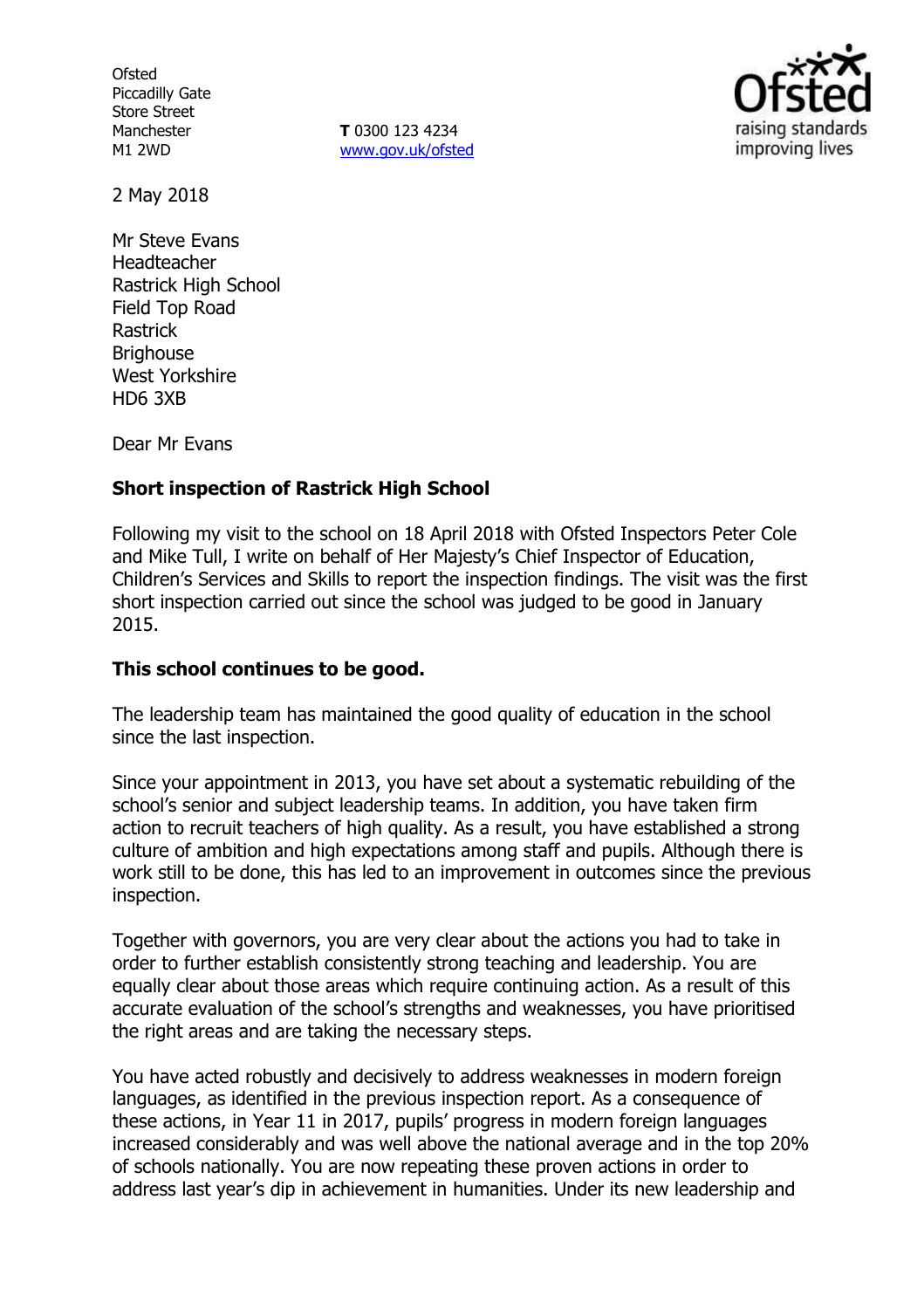

with a largely new team of teachers, standards in humanities are rising sharply and bear comparison with standards in other subjects.

Following the previous inspection report, you have taken action to improve the quality of middle leadership. You have successfully communicated your high expectations of middle leaders, who fully understand their responsibilities in raising pupils' outcomes and in holding staff to account for pupils' performance. These colleagues are determined and capable and share your principle of putting pupils first.

You have also acted in order to further establish consistently effective teaching. Through your 'teaching triangle', you closely monitor standards of teaching and, where it is found to be below the required standard, you take action. You and other leaders support and challenge teachers through a range of strategies, including coaching and tailored professional development training. As a consequence, teaching is leading to improved overall outcomes. Some variability still exists, however, such as the use of questions and the pitch of expectations.

You have worked hard to maintain pupils' good attendance and to minimise the amount of persistent absence. Similarly, you have kept rates of exclusion low without compromising on expected standards of behaviour in school. You know that there is work to do in order to reduce the incidence of exclusion of disadvantaged pupils. However, your lack of complacency has ensured that overall rates of absence and exclusion remain better than the national averages.

You have rightly prioritised the sixth form as an area for continued attention. As a result of actions taken since the previous report, progress in some subjects is now among the best in the country. However, progress in other subjects is not as good. You are addressing this variability and there is evidence of improving progress. However, you acknowledge that there is still work to be done in order to improve the consistency of teaching and outcomes across the sixth form.

# **Safeguarding is effective.**

The leadership team has ensured that all safeguarding arrangements are fit for purpose. Systems for checking that adults in the school are safe to work with children are secure and robustly managed. Staff have received the appropriate training in safeguarding matters.

Your designated safeguarding lead, supported by the school's wider safeguarding team, is tenacious in ensuring that your pupils are well cared for and safe. These members of staff act as advocates for the most vulnerable pupils in the school. They are persistent in following up with external agencies in order to get the support your pupils need.

The safeguarding team responds quickly to implement additional support when pupils' changing needs require it. For example, you identified the need to further support pupils with their social, emotional and mental health. To meet this need,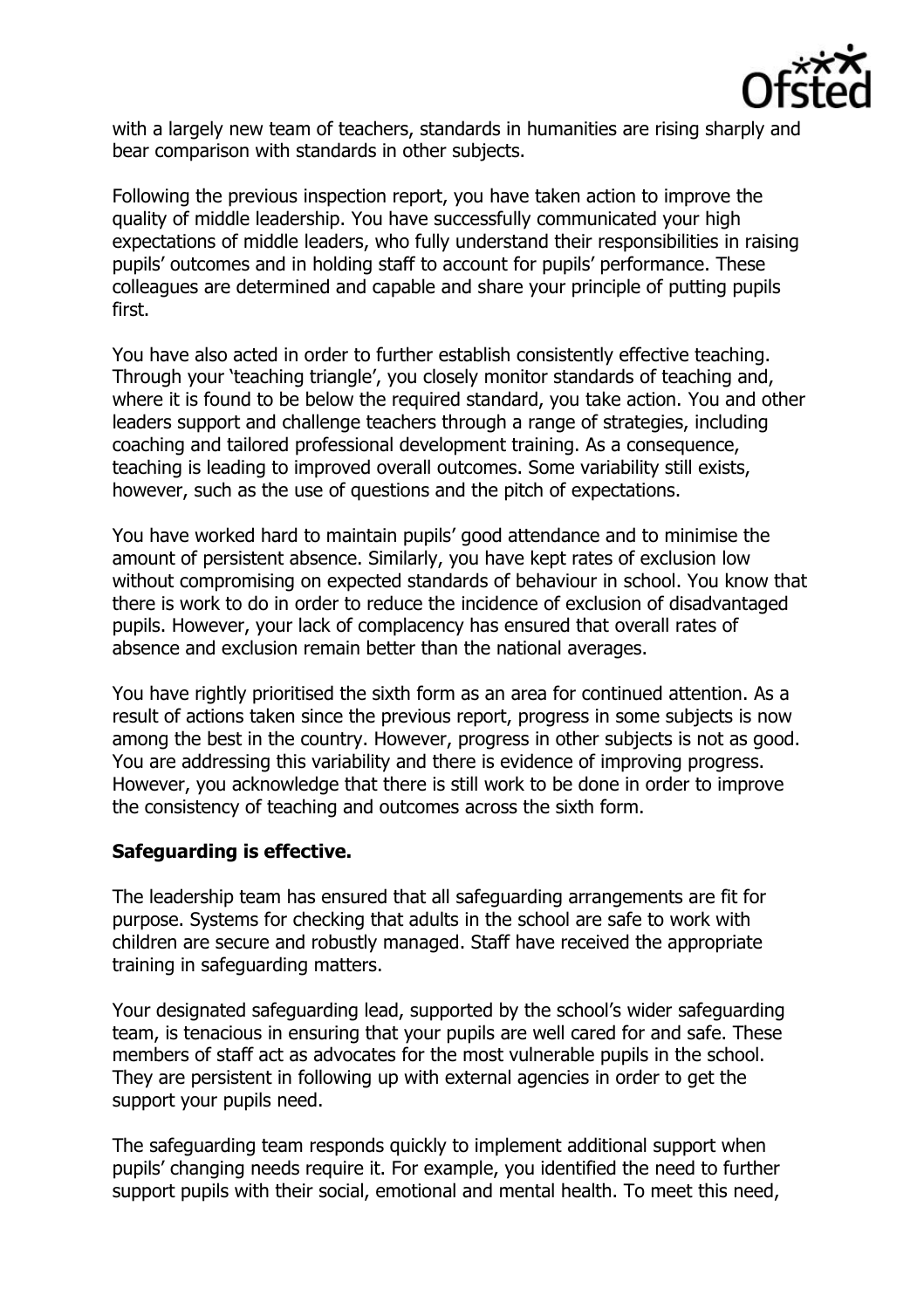

you invested in training 20 staff as mental health first aiders.

Pupils told us that they feel safe in school and that there are not any 'no-go zones'. They said that bullying is rare but, when it happens, an adult will sort it out. They are clear about who they would go to should they need to report any bullying or if they were worried about anything, and they are confident that the school would deal with the problem.

# **Inspection findings**

- As a result of your continued focus on the quality of teaching, pupils are routinely engaged in their learning and there is a high level of collaboration between pupils and teachers. This enables high-quality discussion and writing to take place. For example, in Year 11 history, pupils were pushed to extend their knowledge and understanding of the effects of Norman church reform and the dangers to medieval towns.
- **Effective use of questioning was evident in a range of subjects. In Year 10** Spanish and Year 10 French, for example, teachers' use of the target language and their questions pushed pupils to further extend their skills. In Year 9 religious education, effective use of questions stretched pupils in their understanding of different attitudes towards the sanctity of life. The quality of questioning is sometimes less effective, however, when it stops short of really pushing pupils to a greater depth of understanding.
- There is an appropriate level of challenge and expectation across most teaching. In Year 8 mathematics, for instance, pupils were learning about areas of a circle. The work was appropriately demanding for them. In Year 11 English, a persistent focus on reading comprehension skills at a suitably challenging level has led to pupils making good progress over time. In some subjects and lessons, however, the expectation of what pupils could achieve is not always quite as high as it could be.
- In the sixth form, while overall students achieve well, there is some variability in rates of progress between subjects. In Year 13 in 2017, in applied general subjects for example, progress was well above average and in the top 20% of schools nationally. Progress was not as good in some academic A-level subjects, although school information points towards an improved picture for students' outcomes in the 2018 external examinations. In Year 12 chemistry and Year 12 geography, students are making good progress as the result of effective teaching. In these subjects, students can articulate the specific things they need to do in order to improve. In other subjects, however, students are not as clear and so progress is slower.
- $\blacksquare$  Middle leaders are an increasingly effective team. They have the capacity, along with senior leaders, to drive school improvement even further. Middle leaders speak convincingly about the systems and processes you have introduced since the previous inspection. Specifically, you have established a common approach to how and when leaders monitor pupils' progress. This is made effective through a rigorous cycle of discussions about how well pupils are doing and what actions are to be taken when pupils fall behind. Middle leaders are unanimous in how